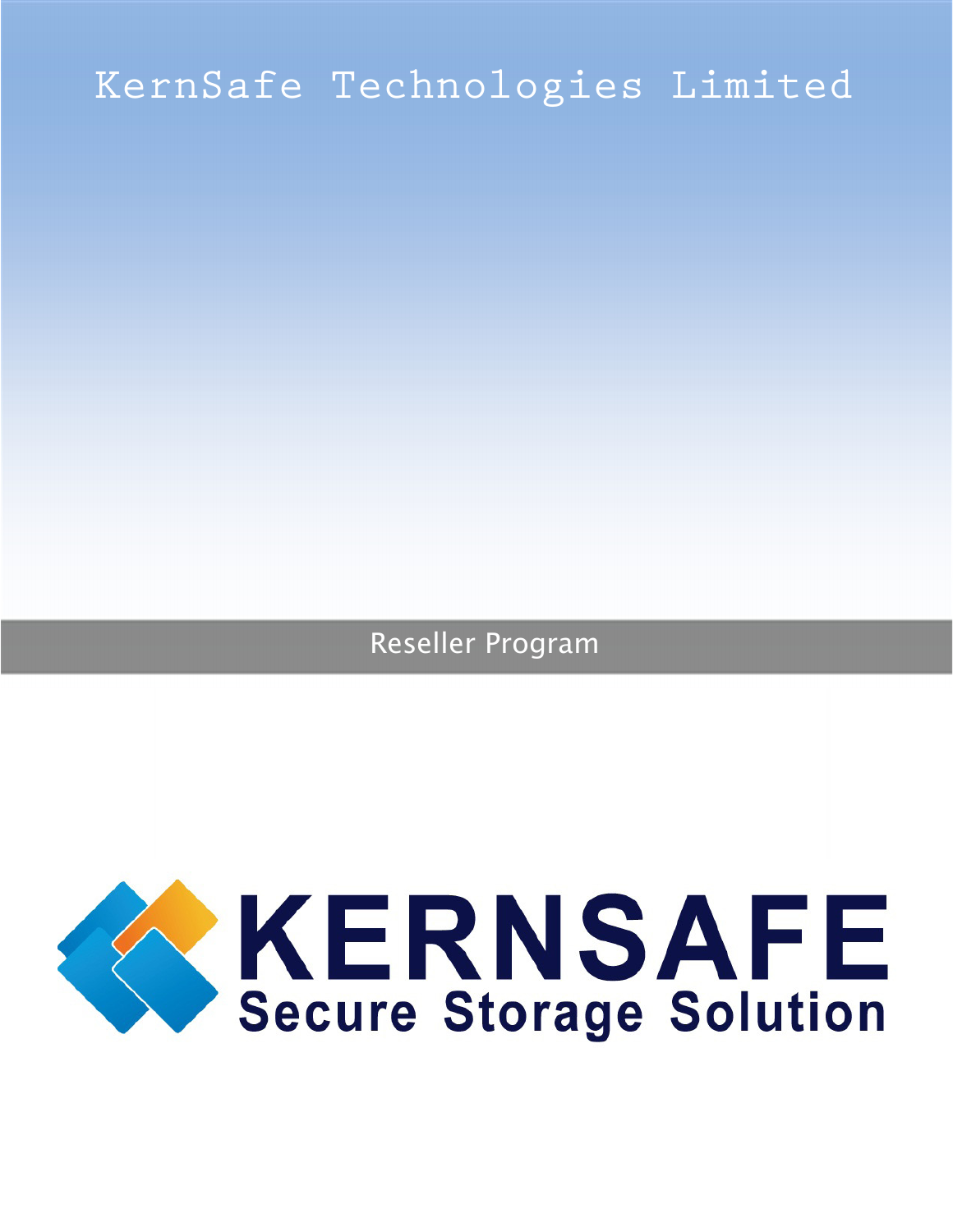ernSafe is global leader in storage virtualization and data security solutions from desktop to the data center. Our costumers vary from individuals, through middle size firms and finishing at big multinational companies. We are dedicated to produce the highest quality software possible and, at the same time, provide the outstanding customer support. As one of the fastest-growing public software organizations, KernSafe is producing software that is easy to use but can also benefit in professional solutions. You can check KernSafe products offer on our website [www.KernSafe.com.](http://www.kernsafe.com/)  $K_{\text{non}}^{\text{err}}$ 

esellers are very important to us, because thanks to their help we are able to provide our products on international markets on which it would be difficult to do on our own. Because who can know their markets better then not the people itself? Therefore we are proud of each and every one of our resellers that brings high quality service to our customers.  $R_{\tiny \textrm{max}}^{\textrm{see}}$ 

# Benefits of being a Reseller

- Purchase products at a discounted rate
- Adding new products to your sales offer
- Becoming more attractive on market
- No minimal sales requirement
- Support provided by KernSafe specialists
- Being featured on our website

# How to become a KernSafe Reseller?

Becoming our reseller is easy and simple. Read and acknowledge our Legal and Privacy Policy as well as Software Reseller Agreement, whereby fill out the form attached below and send it to us. After your application will be reviewed, you will be informed about it on your e-mail address. Then you will receive a special coupon that will allow you to purchase our products at a special discounted rate.

# Resellers Responsibilities

- Providing high quality service to customers
- Providing all necessary information about
- our products to costumers
- Providing direct billing to their customers • Providing direct technical support to their
- customers

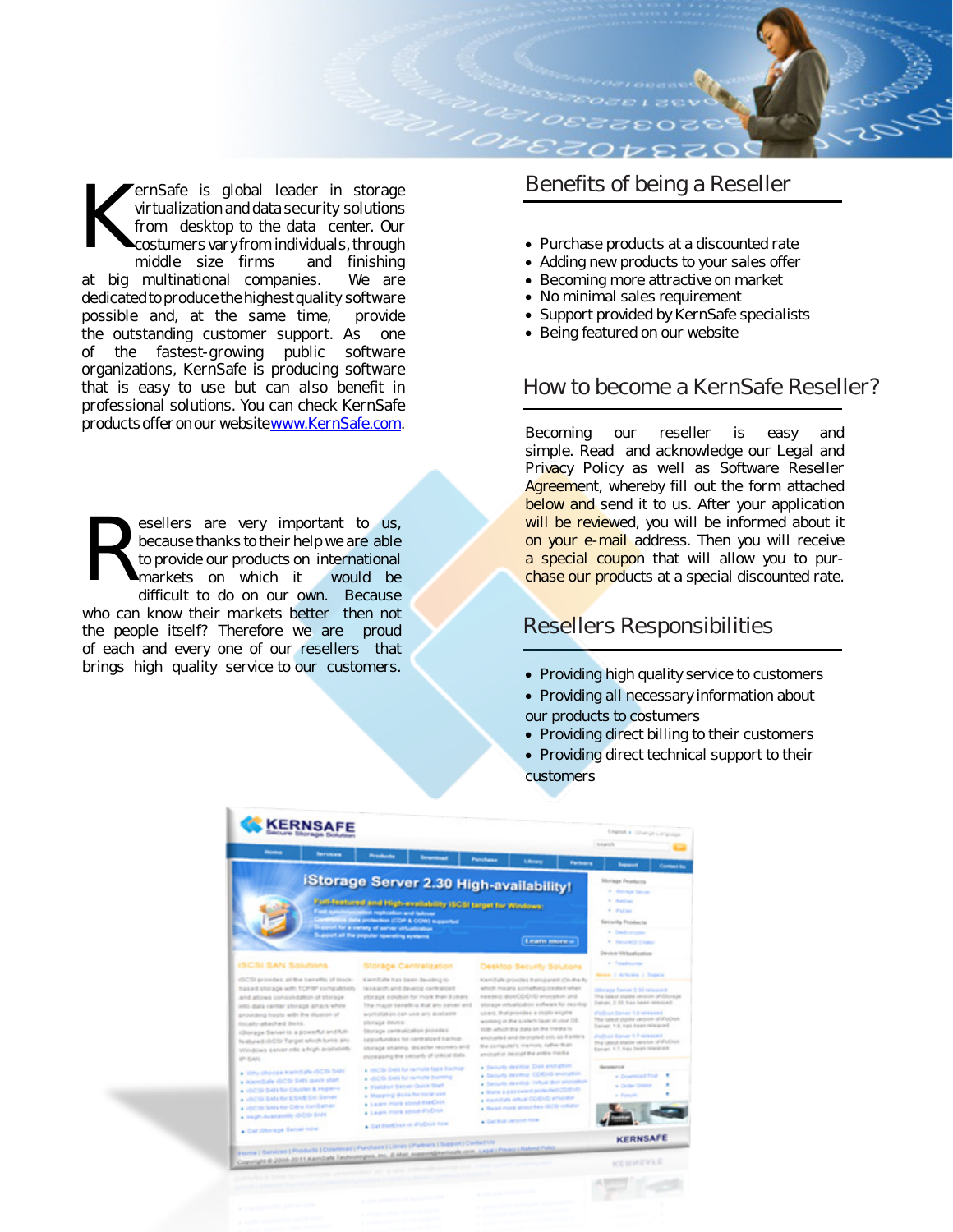# Legal and Privacy

KernSafe Technologies Limited is committed to protecting your privacy. We will only collect your personal information for defined purposes. We do not distribute or share your personal information beyond what is strictly necessary to fulfill our obligations to you. We may share your information only with partners who adhere to KernSafe's commitment to protecting your privacy. KernSafe will not sell your personal information in any manner whatsoever.

#### What information do we collect?

#### What do we use it for?

When you place an order on our website, your full name, company name, mailing address, phone number and address will be required. The information is used to complete the transaction and help us provide better support and services to you.

## How do 3rd party credit card processors protect customer information?

KernSafe Technologies uses secure server hosted by RegNow and PayPal credit card processors that encrypt all the customer's personal information including name, address, credit card number, credit card expiration date etc, before it is sent to us. Encryption works to prevent any malicious use of your personal information. Your credit card information is only used for online transition.

## RegNow

RegNow is part of the Digital River family of companies - a group of highly trained e-commerce and e-marketing specialists committed to providing companies big and small with everything they need to successfully build, manage and grow profitable online businesses on a worldwide basis. Some of the world's leading multi-national companies with some of the Internet's biggest brands use Digital River's portfolio of comprehensive ecommerce technology, tools and services to drive online results. Founded in 1994, Digital River (NASDAQ: DRIV) is headquartered in Minneapolis, Minnesota, with offices located across the United States, Europe and the Asia Pacific.

## PayPal

PayPal is the safer, easier way to pay and get paid online. The service allows anyone to pay in any way they prefer, including through credit cards, bank accounts, buyer credit or account balances, without sharing financial information.

## About cookies

In order to better understand what services are valuable to our customers, we use "cookies". A cookie is a small text file that a Website writes to your hard drive. Cookies work as your identification card and may record passwords, preferences and purchases. Cookies let the web page server know that you have returned to this site. Cookies also can determine other information, such as the daily visitors to our website and the pages of the site most frequently visited. Cookies are unique and can only be read by the server that assigns them. They cannot be executed as code or deliver viruses. You can change the settings in your browser to prevent cookies if you do not want to have a cookie set when you visit our website. However, by doing so, you may not have full access to all the web pages.

## Link to Other Sites

Our website contains links to other sites that are not owned or controlled by KernSafe.